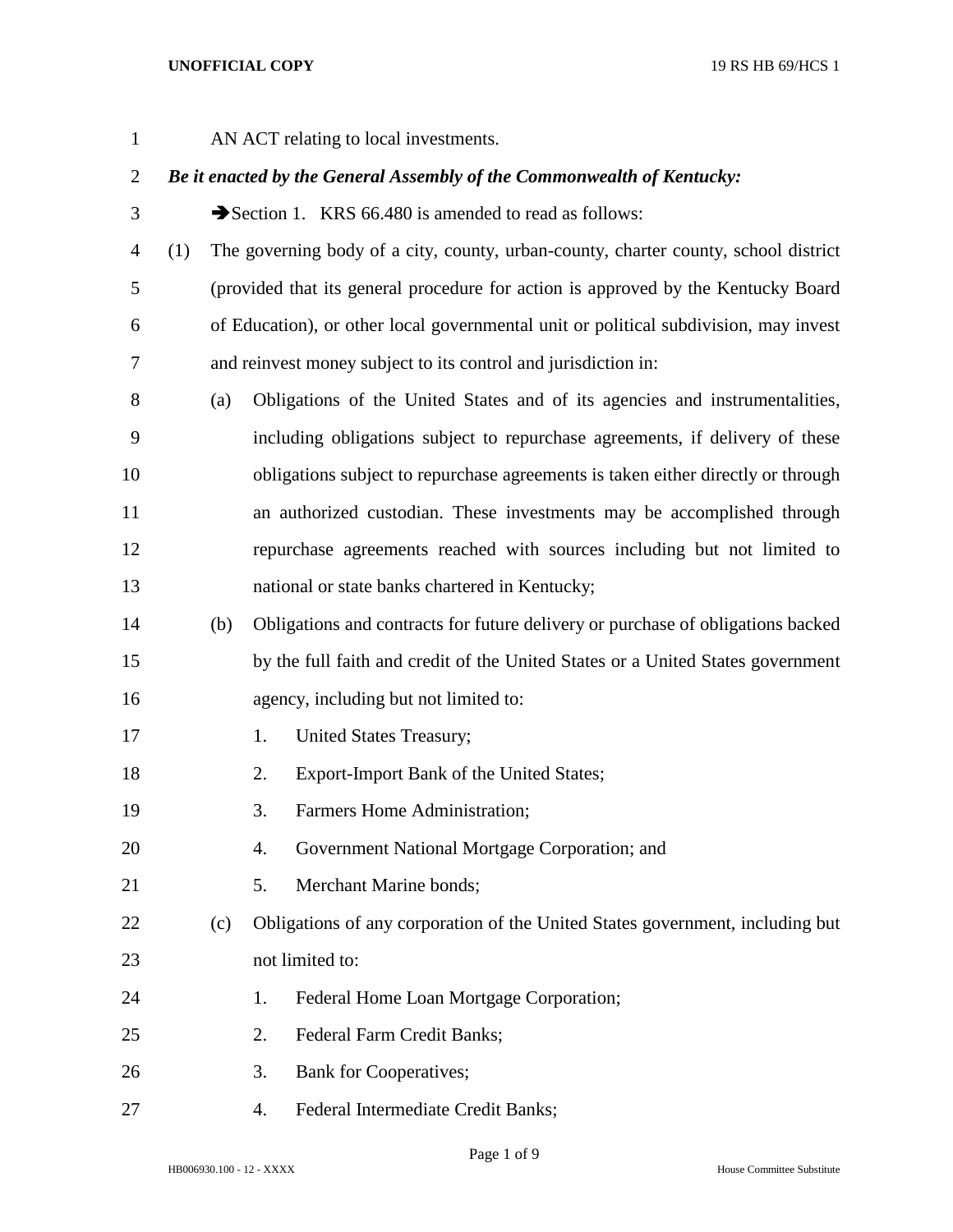| 1              |     | 5.<br><b>Federal Land Banks;</b>                                                             |
|----------------|-----|----------------------------------------------------------------------------------------------|
| $\overline{2}$ |     | Federal Home Loan Banks;<br>6.                                                               |
| 3              |     | 7.<br>Federal National Mortgage Association; and                                             |
| 4              |     | 8.<br>Tennessee Valley Authority;                                                            |
| 5              | (d) | Certificates of deposit issued by or other interest-bearing accounts of any bank             |
| 6              |     | or savings and loan institution <i>having a physical presence in Kentucky</i> which          |
| 7              |     | are insured by the Federal Deposit Insurance Corporation or similar entity or                |
| 8              |     | which are collateralized, to the extent uninsured, by any obligations, including             |
| 9              |     | surety bonds, permitted by KRS 41.240(4);                                                    |
| 10             | (e) | Uncollateralized certificates of deposit issued by any bank or savings and loan              |
| 11             |     | institution <i>having a physical presence in Kentucky</i> rated in one $(1)$ of the          |
| 12             |     | three (3) highest categories by a <b><i>competent</i></b> [nationally recognized] rating     |
| 13             |     | agency;                                                                                      |
| 14             | (f) | Bankers' acceptances for banks rated in one (1) of the three (3) highest                     |
| 15             |     | categories by a <i>competent</i> [nationally recognized] rating agency;                      |
| 16             | (g) | Commercial paper rated in the highest category by a <b><i>competent</i></b> [nationally      |
| 17             |     | recognized rating agency;                                                                    |
| 18             | (h) | Bonds or certificates of indebtedness of this state and of its agencies and                  |
| 19             |     | instrumentalities;                                                                           |
| 20             | (i) | Securities issued by a state or local government, or any instrumentality of                  |
| 21             |     | agency thereof, in the United States, and rated in one (1) of the three (3)                  |
| 22             |     | highest categories by a <b><i>competent</i></b> [nationally recognized] rating agency; [and] |
| 23             | (j) | Shares of mutual funds <i>and exchange traded funds</i> , each of which shall have           |
| 24             |     | the following characteristics:                                                               |
| 25             |     | The mutual fund shall be an open-end diversified investment company<br>1.                    |
| 26             |     | registered under the Federal Investment Company Act of 1940, as                              |
| 27             |     | amended;                                                                                     |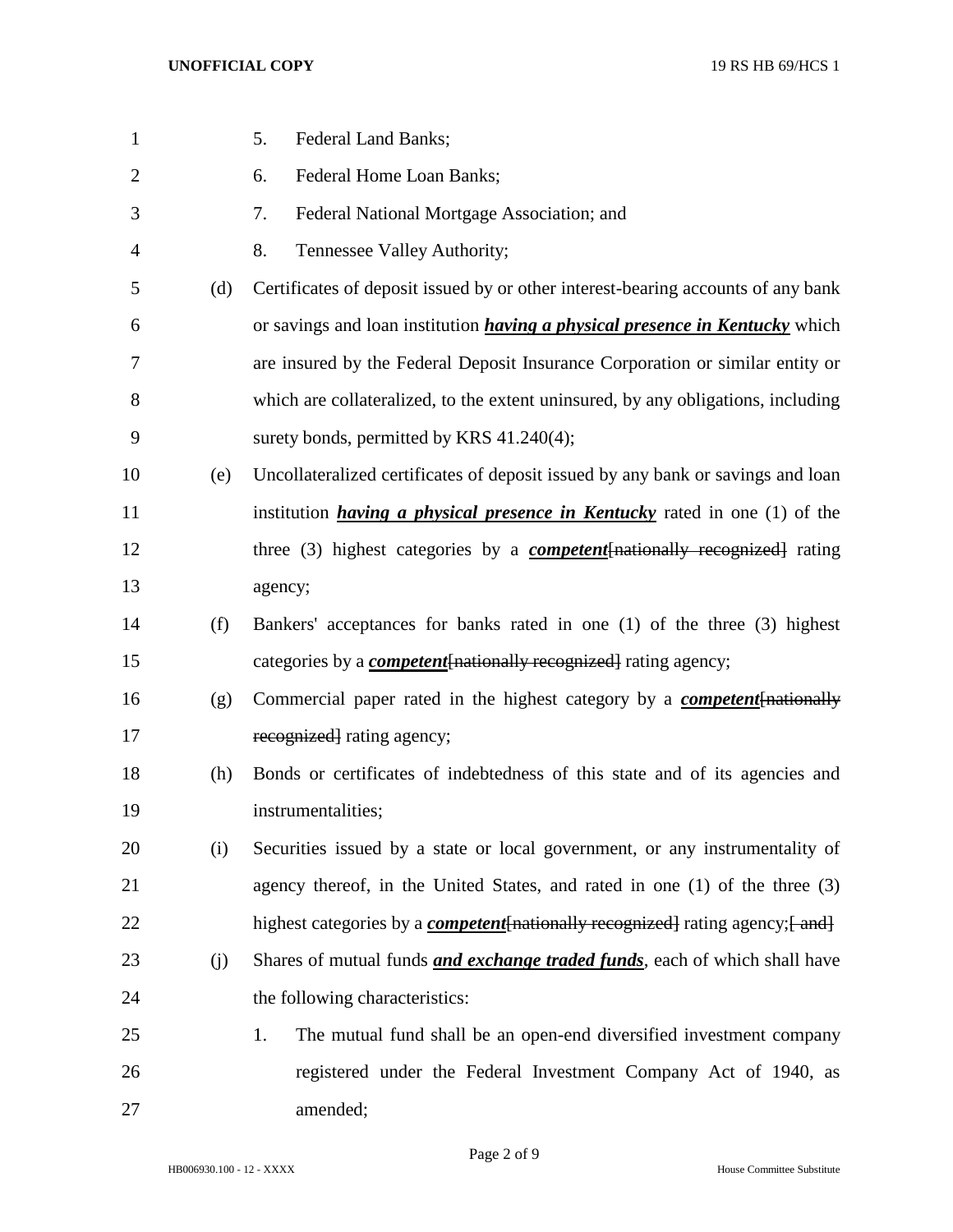| 1              |     |                   | 2.<br>The management company of the investment company shall have been                                                           |
|----------------|-----|-------------------|----------------------------------------------------------------------------------------------------------------------------------|
| $\overline{2}$ |     |                   | in operation for at least five (5) years; and                                                                                    |
| 3              |     |                   | 3.<br>All of the securities in the mutual fund shall be eligible investments                                                     |
| 4              |     |                   | pursuant to this section:                                                                                                        |
| 5              |     | $\left( k\right)$ | Individual equity securities if the funds being invested are managed by a                                                        |
| 6              |     |                   | professional investment manager regulated by a federal regulatory agency.                                                        |
| 7              |     |                   | <b>The individual equity securities shall be included within the Standard and</b>                                                |
| 8              |     |                   | <b>Poor's 500 Index, and a single sector shall not exceed twenty-five percent</b>                                                |
| 9              |     |                   | (25%) of the equity allocation; and                                                                                              |
| 10             |     | (l)               | Individual high-quality corporate bonds that are managed by a professional                                                       |
| 11             |     |                   | <i>investment manager that:</i>                                                                                                  |
| 12             |     |                   | Are issued, assumed, or guaranteed by a solvent institution created<br>1.                                                        |
| 13             |     |                   | and existing under the laws of the United States;                                                                                |
| 14             |     |                   | Have a standard maturity of no more than ten (10) years; and<br>2.                                                               |
| 15             |     |                   | Are rated in the three (3) highest rating categories by at least two (2)<br>3.                                                   |
| 16             |     |                   | competent credit rating agencies.                                                                                                |
| 17             | (2) |                   | The investment authority provided by subsection (1) of this section shall be subject                                             |
| 18             |     |                   | to the following limitations:                                                                                                    |
| 19             |     | (a)               | The amount of money invested at any time by a local government or political                                                      |
| 20             |     |                   | subdivision in $\frac{any}{any}$ one (1) $\left\{\text{or} \text{more}\right\}$ of the categories of investments                 |
| 21             |     |                   | authorized by subsection (1)(e), (f), (g), $\frac{\text{and}}{\text{and}} \frac{\text{ii}}{\text{ii}}$ , and (1) of this section |
| 22             |     |                   | shall not exceed twenty percent (20%) of the total amount of money invested                                                      |
| 23             |     |                   | by the local government; [ and]                                                                                                  |
| 24             |     | (b)               | The amount of money invested at any one $(1)$ time by a local government or                                                      |
| 25             |     |                   | a political subdivision in the categories of investments authorized in                                                           |
| 26             |     |                   | <u>subsection <math>(1)(j)</math>, <math>(k)</math>, and <math>(l)</math> of this section shall not, aggregately, exceed</u>     |
| 27             |     |                   | <u>forty percent (40%) of the total money invested;</u>                                                                          |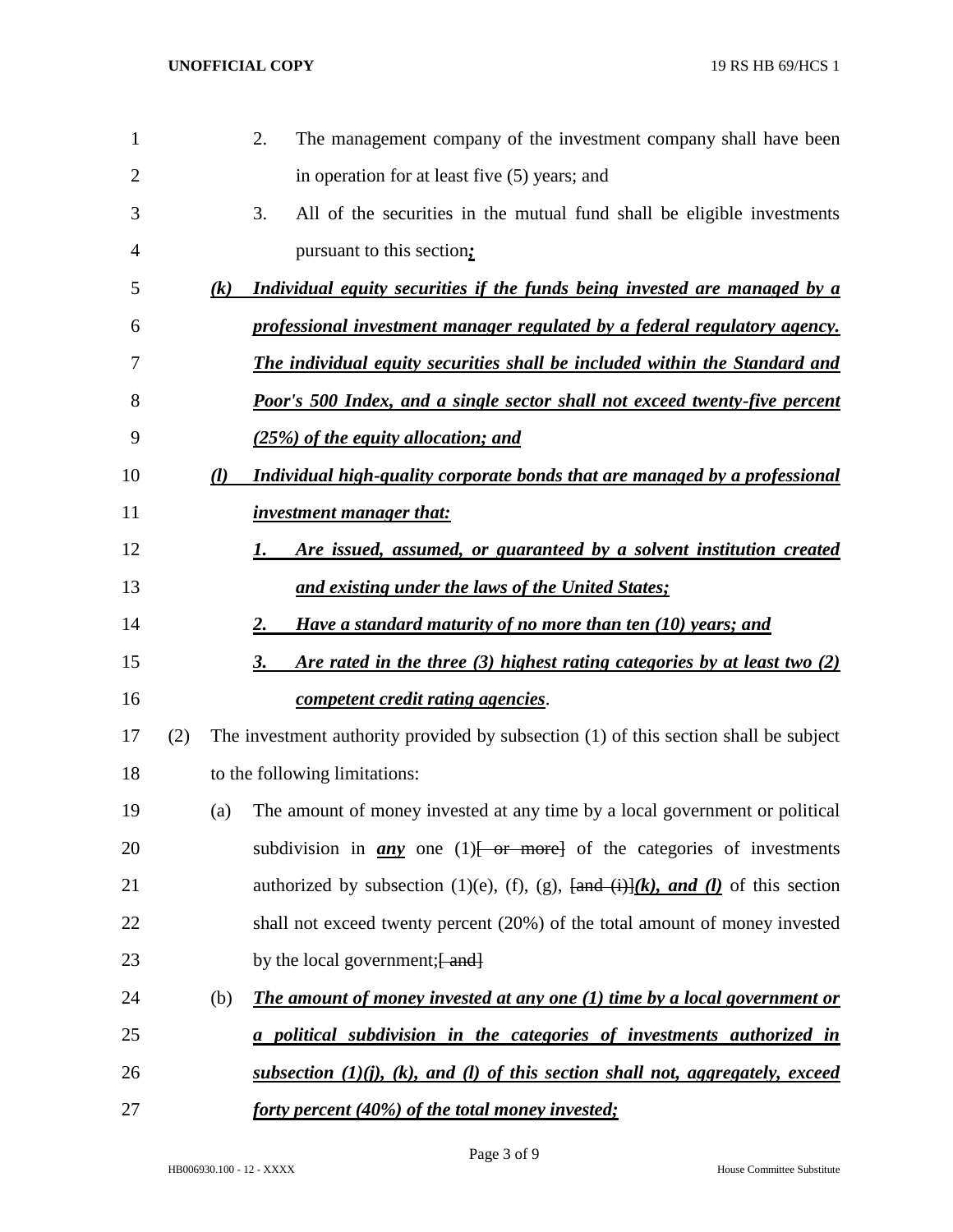| 1              |     | $\omega$ | No local government or political subdivision shall purchase any investment              |
|----------------|-----|----------|-----------------------------------------------------------------------------------------|
| $\overline{2}$ |     |          | authorized by subsection (1) of this section on a margin basis or through the           |
| 3              |     |          | use of any similar leveraging technique; and                                            |
| 4              |     | (d)      | At the time the investment is made, no more than five percent (5%) of the               |
| 5              |     |          | total amount of money invested by the local governments or political                    |
| 6              |     |          | subdivisions shall be invested in any one (1) issuer unless:                            |
| 7              |     |          | The issuer is the United States government or an agency or<br>1.                        |
| 8              |     |          | instrumentality of the United States government, or an entity which                     |
| 9              |     |          | has its obligations guaranteed by either the United States government                   |
| 10             |     |          | <u>or an entity, agency, or instrumentality of the United States</u>                    |
| 11             |     |          | government;                                                                             |
| 12             |     |          | The money is invested in a certificate of deposit or other interest-<br>2.              |
| 13             |     |          | <u>bearing accounts as authorized by subsection <math>(1)(d)</math> and (e) of this</u> |
| 14             |     |          | section;                                                                                |
| 15             |     |          | The money is invested in bonds or certificates of indebtedness of this<br>3.            |
| 16             |     |          | state and its agencies and instrumentalities as authorized in                           |
| 17             |     |          | subsection $(1)(h)$ of this section; or                                                 |
| 18             |     |          | The money is invested in securities issued by a state or local<br>4.                    |
| 19             |     |          | government, or any instrumentality or agency thereof, in the United                     |
| 20             |     |          | States as authorized in subsection $(1)(i)$ of this section.                            |
| 21             | (3) |          | The governing body of every local government or political subdivision that invests      |
| 22             |     |          | or reinvests money subject to its control or jurisdiction according to the provisions   |
| 23             |     |          | of subsection (1) of this section shall by January 1, 1995, adopt a written investment  |
| 24             |     |          | policy that shall govern the investment of funds by the local government or political   |
| 25             |     |          | subdivision. The written investment policy shall include but shall not be limited to    |
| 26             |     |          | the following:                                                                          |
|                |     |          |                                                                                         |

(a) A designation of the officer or officers of the local government or political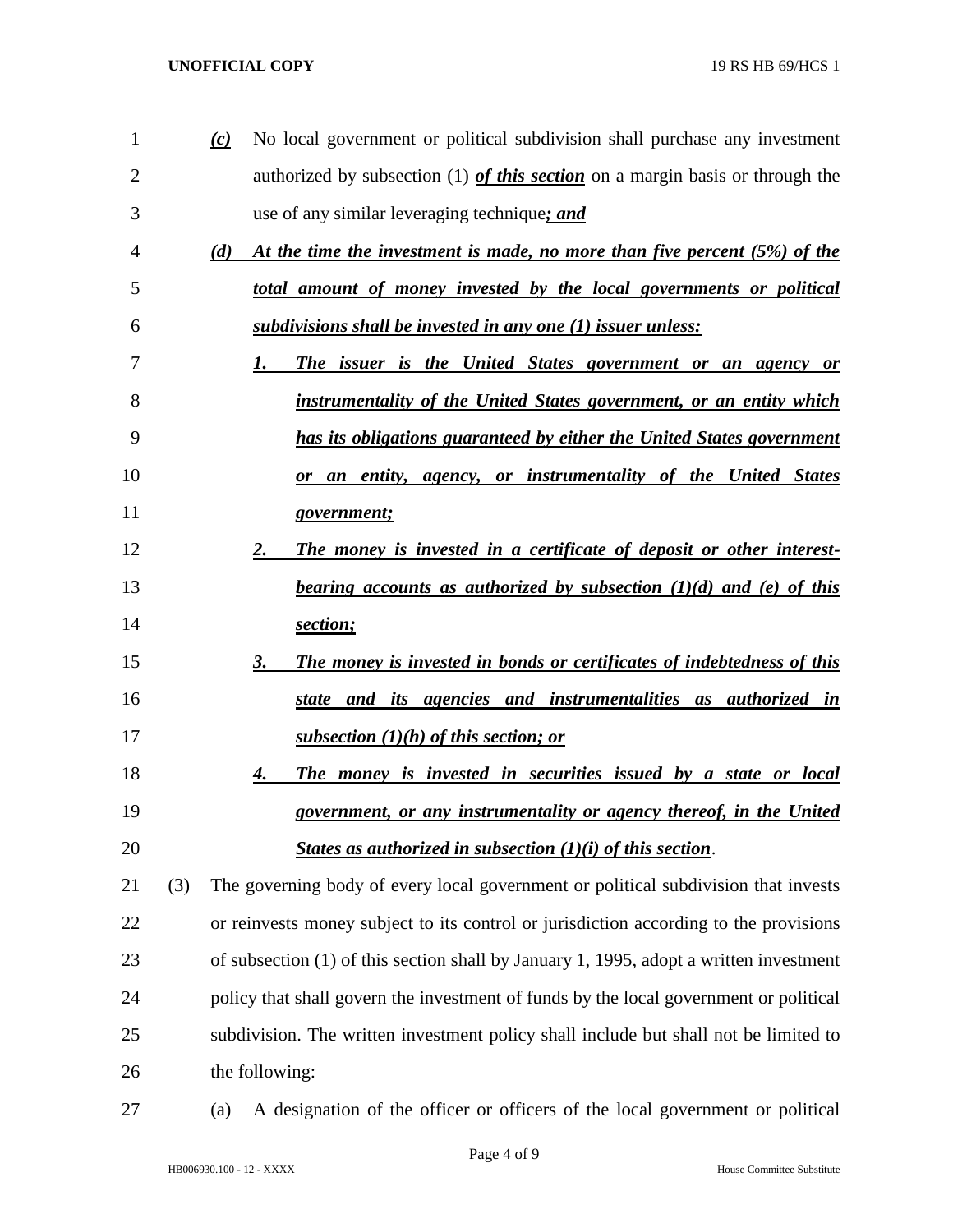| $\mathbf{1}$ |     |     | subdivision who are authorized to invest and oversee the investment of funds;         |
|--------------|-----|-----|---------------------------------------------------------------------------------------|
| 2            |     | (b) | A list of the permitted types of investments;                                         |
| 3            |     | (c) | Procedures designed to secure the local government's or political subdivision's       |
| 4            |     |     | financial interest in the investments;                                                |
| 5            |     | (d) | Standards for written agreements pursuant to which investments are to be              |
| 6            |     |     | made;                                                                                 |
| 7            |     | (e) | Procedures for monitoring, control, deposit, and retention of investments and         |
| 8            |     |     | collateral;                                                                           |
| 9            |     | (f) | Standards for the diversification of investments, including diversification with      |
| 10           |     |     | respect to the types of investments and firms with whom the local government          |
| 11           |     |     | or political subdivision transacts business;                                          |
| 12           |     | (g) | Standards for the qualification of investment agents which transact business          |
| 13           |     |     | with the local government, such as criteria covering creditworthiness,                |
| 14           |     |     | experience, capitalization, size, and any other factors that make a firm capable      |
| 15           |     |     | and qualified to transact business with the local government or political             |
| 16           |     |     | subdivision; and                                                                      |
| 17           |     | (h) | Requirements for periodic reporting to the governing body on the status of            |
| 18           |     |     | invested funds.                                                                       |
| 19           | (4) |     | Sheriffs, county clerks, and jailers, who for the purposes of this section shall be   |
| 20           |     |     | known as county officials, may invest and reinvest money subject to their control     |
| 21           |     |     | and jurisdiction, including tax dollars subject to the provisions of KRS Chapter 134  |
| 22           |     |     | and 160.510, as permitted by this section.                                            |
| 23           | (5) |     | The provisions of this section are not intended to impair the power of a county       |
| 24           |     |     | official, city, county, urban-county, charter county, school district, or other local |
| 25           |     |     | governmental unit or political subdivision to hold funds in deposit accounts with     |
| 26           |     |     | banking institutions as otherwise authorized by law.                                  |
| 27           | (6) |     | The governing body or county official may delegate the investment authority           |

Page 5 of 9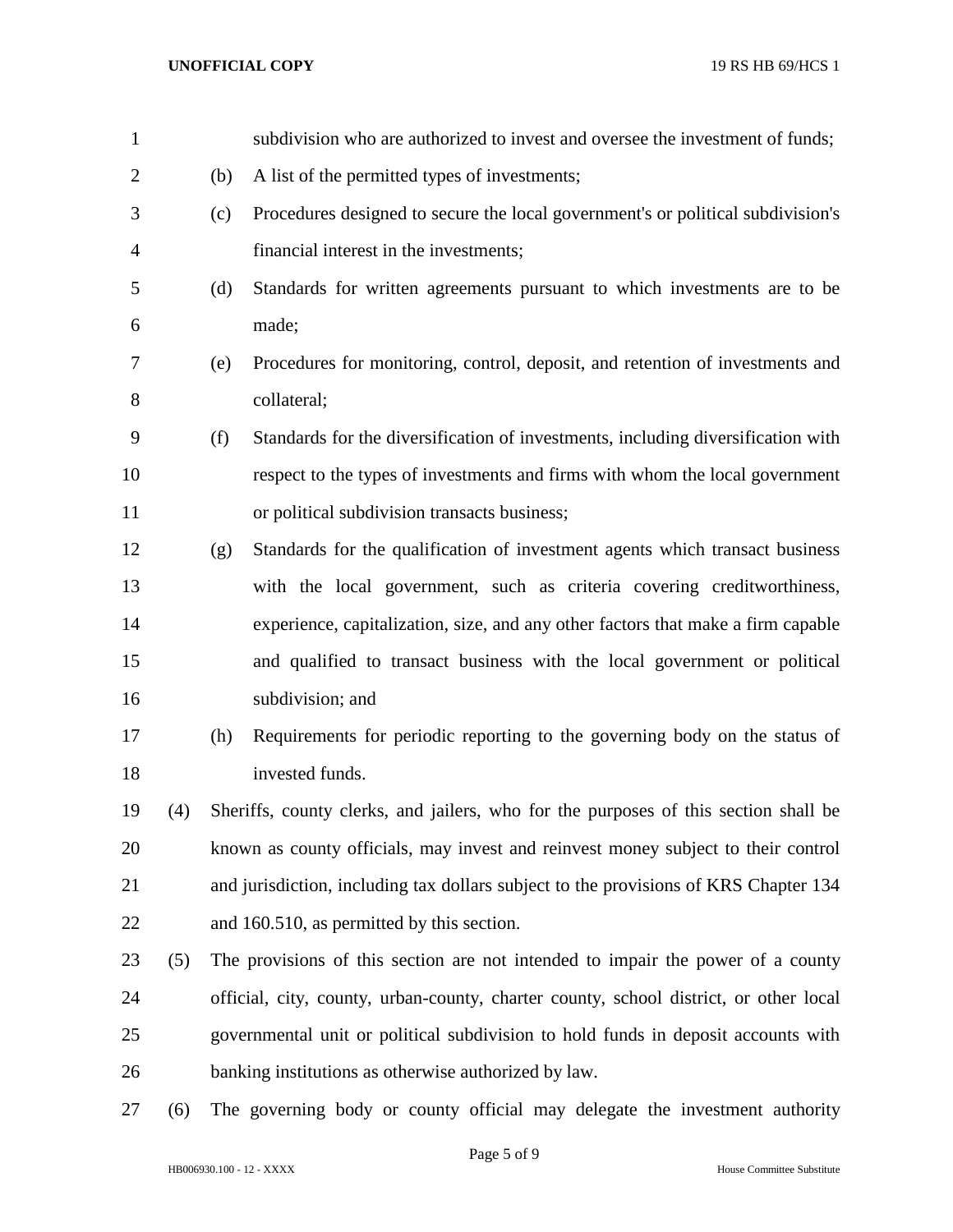| $\mathbf{1}$   |     |          | provided by this section to the treasurer or other financial officer or officers charged |
|----------------|-----|----------|------------------------------------------------------------------------------------------|
| $\overline{2}$ |     |          | with custody of the funds of the local government, and the officer or officers shall     |
| 3              |     |          | thereafter assume full responsibility for all investment transactions until the          |
| $\overline{4}$ |     |          | delegation of authority terminates or is revoked.                                        |
| 5              | (7) |          | All county officials shall report the earnings of any investments at the time of their   |
| 6              |     |          | annual reports and settlements with the fiscal courts for excess income of their         |
| 7              |     | offices. |                                                                                          |
| $8\,$          | (8) |          | The state local debt officer is authorized and directed to assist county officials and   |
| 9              |     |          | local governments, except school districts, in investing funds that are temporarily in   |
| 10             |     |          | excess of operating needs by:                                                            |
| 11             |     | (a)      | Explaining investment opportunities to county officials and local governments            |
| 12             |     |          | through publication and other appropriate means; and                                     |
| 13             |     | (b)      | Providing technical assistance in investment of idle funds to county officials           |
| 14             |     |          | and local governments that request that assistance.                                      |
| 15             | (9) | (a)      | The state local debt officer may create an investment pool for local                     |
| 16             |     |          | governments, except school districts, and county officials; and counties and             |
| 17             |     |          | county officials and cities may associate to create an investment pool. If               |
| 18             |     |          | counties and county officials and cities create a pool, each group may select a          |
| 19             |     |          | manager to administer their pool and invest the assets. Each county and each             |
| 20             |     |          | county official and each city may invest in a pool created pursuant to this              |
| 21             |     |          | subsection. Investments shall be limited to those investment instruments                 |
| 22             |     |          | permitted by this section. The funds of each local government and county                 |
| 23             |     |          | official shall be properly accounted for, and earnings and charges shall be              |
| 24             |     |          | assigned to each participant in a uniform manner according to the amount                 |
| 25             |     |          | invested. Charges to any local government or county official shall not exceed            |
| 26             |     |          | one percent (1%) annually on the principal amount invested, and charges on               |
| 27             |     |          | investments of less than a year's duration shall be prorated. Any investment             |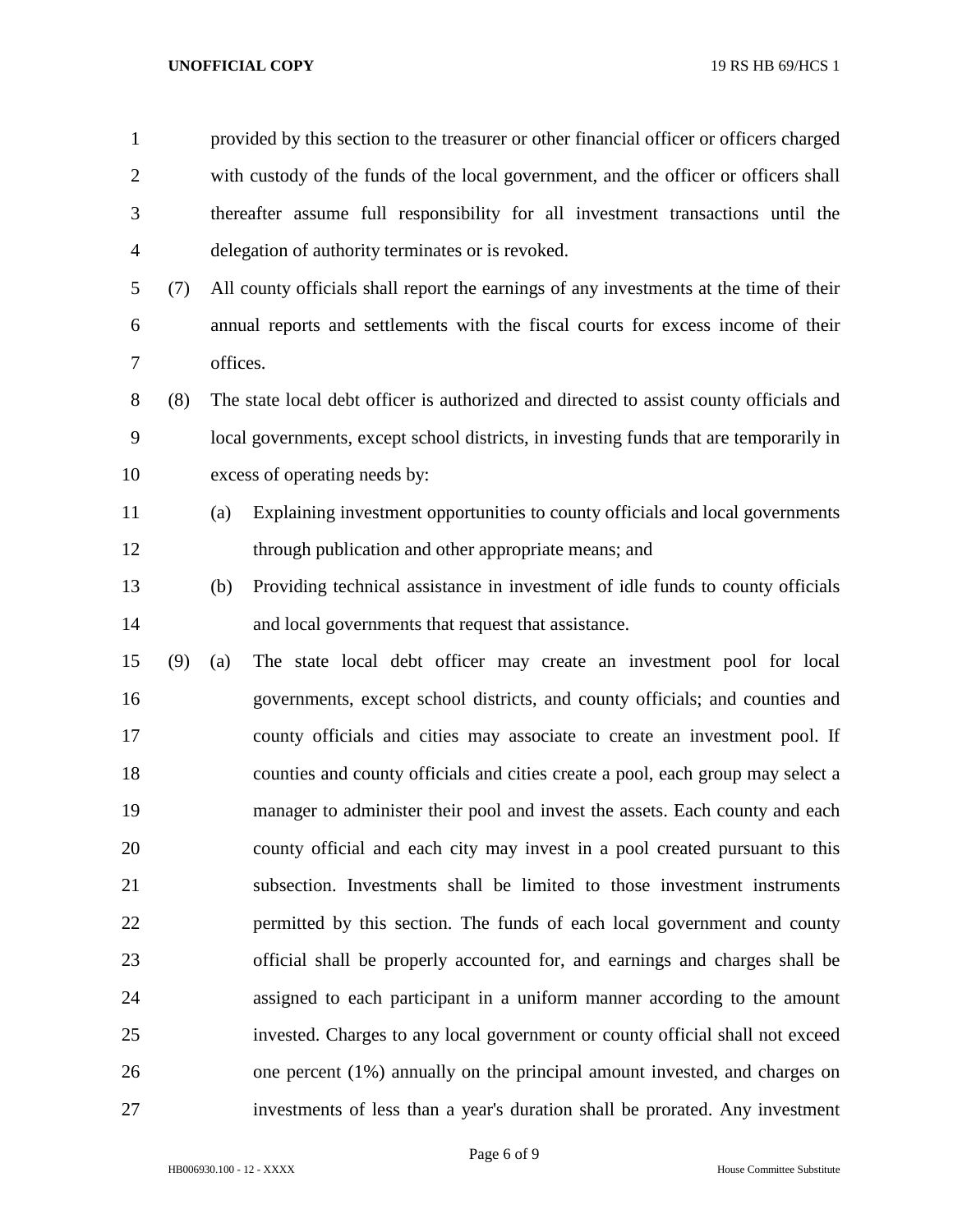pool created pursuant to this subsection shall be audited each year by an independent certified public accountant, or by the Auditor of Public Accounts. A copy of the audit report shall be provided to each local government or county official participating in the pool. In the case of an audit by an independent certified public accountant, a copy of the audit report shall be provided to the Auditor of Public Accounts, and to the state local debt officer. The Auditor of Public Accounts may review the report of the independent certified public accountant. After preliminary review, should discrepancies be found, the Auditor of Public Accounts may make his or her own investigative report or audit to verify the findings of the independent certified public accountant's report.

- (b) If the state local debt officer creates an investment pool, he or she shall establish an account in the Treasury for the pool. He or she shall also establish a separate trust and agency account for the purpose of covering management costs, and he or she shall deposit management charges in this account. The state local debt officer may promulgate administrative regulations, pursuant to KRS Chapter 13A, governing the operation of the investment pool, including but not limited to provisions on minimum allowable investments and investment periods, and method and timing of investments, withdrawals, payment of earnings, and assignment of charges.
- (c) Before investing in an investment pool created pursuant to this subsection, a local government or county official shall allow any savings and loan association or bank in the county, as described in subsection (1)(d) of this section, to bid for the deposits, but the local government or county official shall not be required to seek bids more often than once in each six (6) month period.
- 

(10) (a) With the approval of the Kentucky Board of Education, local boards of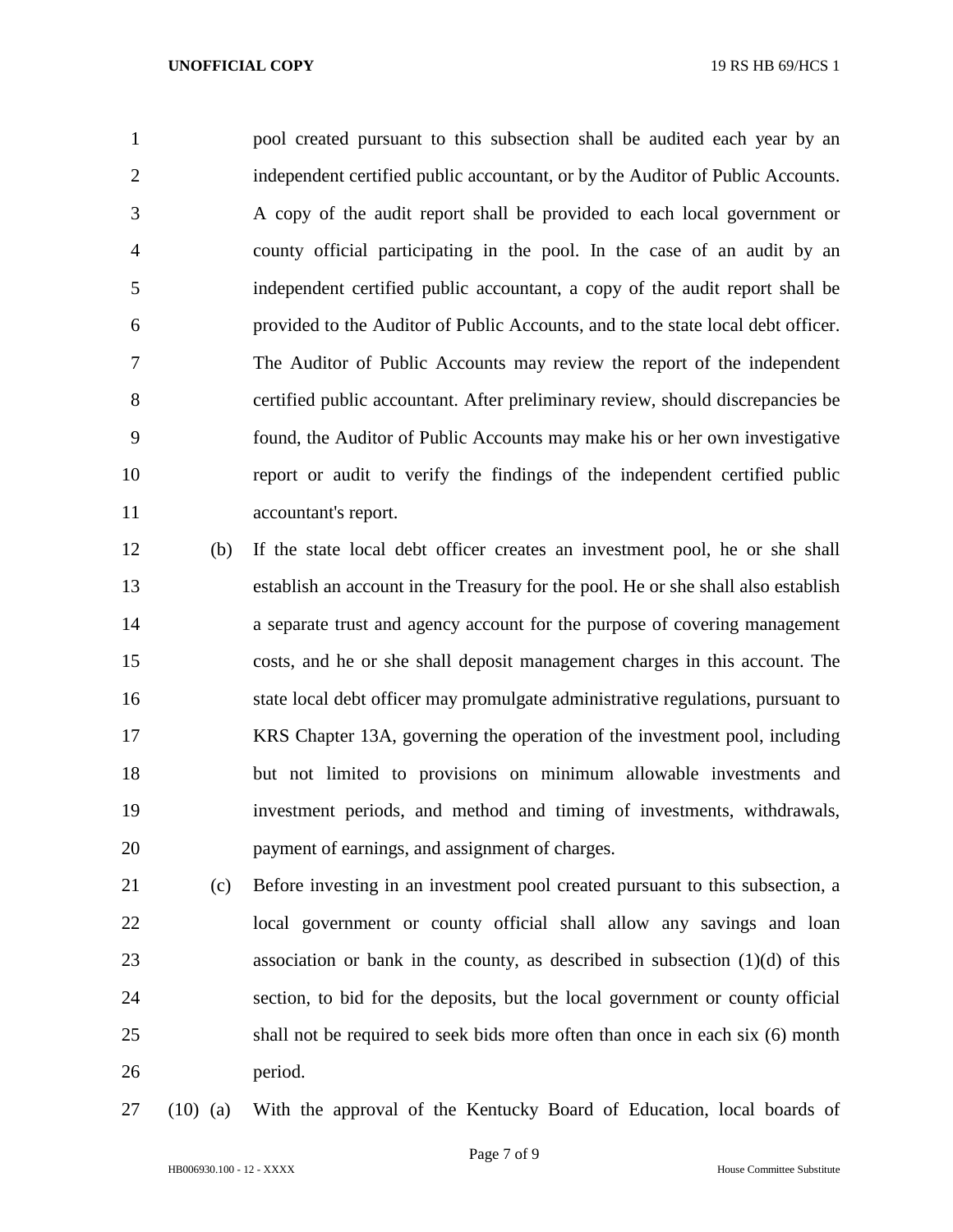education, or any of them that desire to do so, may associate to create an investment pool. Each local school board which associates itself with other local school boards for the purpose of creating the investment pool may invest its funds in the pool so created and so managed. Investments shall be limited to those investment instruments permitted by this section. The funds of each local school board shall be properly accounted for, and earnings and charges shall be assigned to each participant in a uniform manner according to the amount invested. Charges to any local school board shall not exceed one percent (1%) annually on the principal amount invested, and charges on investments of less than a year's duration shall be prorated. Any investment pool created pursuant to this subsection shall be audited each year by an independent certified public accountant, or by the Auditor of Public Accounts. A copy of the audit report shall be provided to each local school board participating in the pool. In the case of an audit by an independent certified public accountant, a copy of the audit report shall be provided to the Auditor of Public Accounts, and to the Kentucky Board of Education. The Auditor of Public Accounts may review the report of the independent certified public accountant. After preliminary review, should discrepancies be found, the Auditor of Public Accounts may make his or her own investigative report or audit to verify the findings of the independent certified public accountant's report.

 (b) The Kentucky Board of Education may promulgate administrative regulations governing the operation of the investment pool including but not limited to provisions on minimum allowable investments and investment periods, and methods and timing of investments, withdrawals, payment of earnings, and assignment of charges.

# *(11) As used in this section, "competent rating agency" means a rating agency*